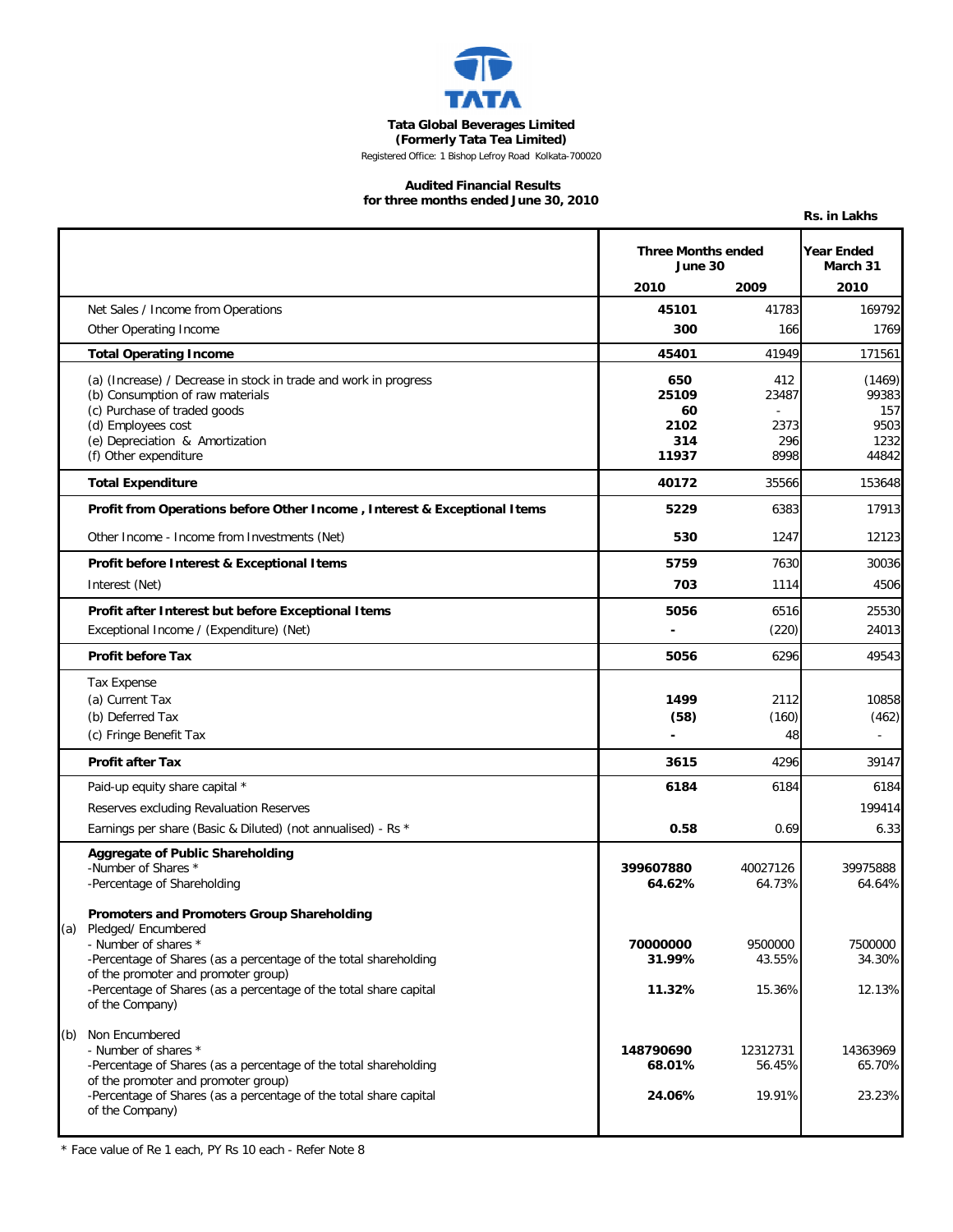#### **Notes:**

- 1. The name of the Company was changed from Tata Tea Limited to Tata Global Beverages Limited with effect from July 02, 2010. Whilst, there is no change in the line of business, the change in name signals the intent to be truly global and to focus on wider branded beverage agenda.
- 2. Total Operating Income for the quarter at Rs 454.01 crores grew by 8% over the corresponding quarter of the previous year driven mainly by higher price realisation.
- 3. Profit from Operations at Rs 52.29 crores decreased by 18% from the corresponding quarter of the previous year due to hardening commodity costs, investment in brand building and inflationary increase in input costs partly offset by improvement in operations. Resultantly the Profit before Tax at Rs 50.56 crores and the Profit after Tax at Rs 36.15 crores are lower compared to the corresponding quarter of the previous year.
- 4. Exceptional items during the corresponding quarter of the previous year comprised of amortization of amounts incurred on Employee Separation Scheme of Rs 2.20 crores.
- 5. As the Company's activity falls within a single business segment, viz "Buying / Blending and Sale of tea in bulk and value added form" the disclosure requirements of Accounting Standard (AS-17) on "Segment Reporting" notified by the Companies (Accounting Standard) Rules 2006, are not applicable.
- 6. The Company had two investor complaints pending resolution as on April 01, 2010. Three investors' complaints were received during the three months ended June 30, 2010 and three were resolved during the period. There were two investor complaints pending resolution as on June 30, 2010.
- 7. Previous period's figures have been rearranged / regrouped to the extent necessary, to conform to the current period's figures.
- 8. With effect from record date July 02, 2010, the face value of the company's shares has been subdivided from Rs 10 per share to Re 1 per share. Accordingly, earnings per share for all the periods have been computed based on the increased number of shares.
- 9. The aforementioned results were reviewed by the Audit Committee of the Board on July 28, 2010 and subsequently taken on record by the Board of Directors at its Meeting held on July 29, 2010. The statutory auditors of the company have audited these results.

Mumbai: July 29, 2010 **(Chairman)**

 **Ratan N Tata**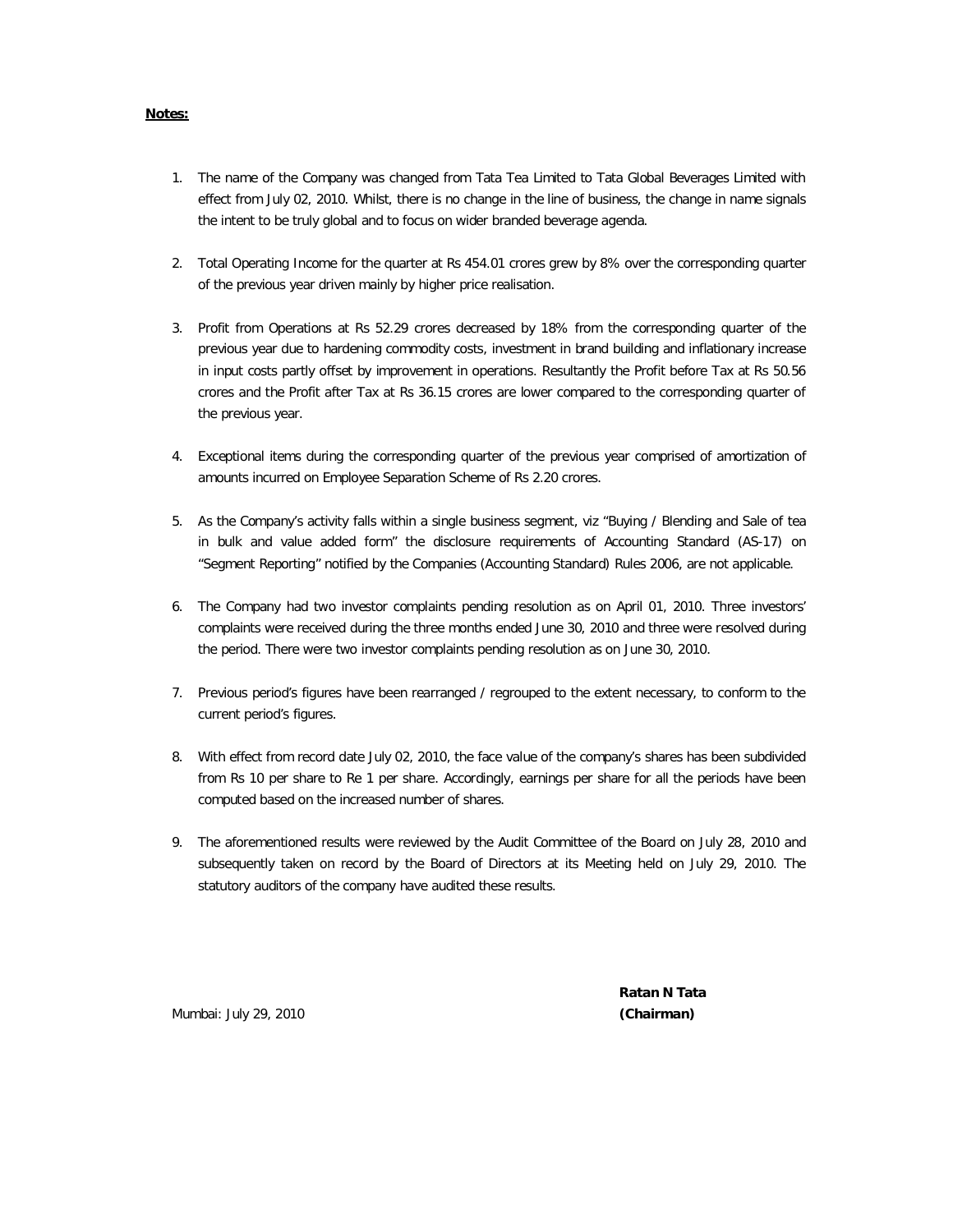

(Formerly Tata Tea Limited)

Registered Office: 1 Bishop Lefroy Road Kolkata-700020

## **Unaudited Consolidated Financial Results**

**for the three months ended June 30, 2010**

**Rs in Lakhs**

|     | <b>Particulars</b>                                                                                        | Three months ended  |                    | Audited<br><b>Year Ended</b> |
|-----|-----------------------------------------------------------------------------------------------------------|---------------------|--------------------|------------------------------|
|     |                                                                                                           | June 30             |                    | March 31                     |
|     |                                                                                                           | 2010                | 2009               | 2010                         |
|     | Net Sales / Income from Operations                                                                        | 137389              | 127511             | 578295                       |
|     | Other Operating Income                                                                                    | 608                 | 2049               | 3797                         |
|     | <b>Total Operating Income</b>                                                                             | 137997              | 129560             | 582092                       |
|     | (a) (Increase) in stock in trade and work in progress                                                     | (1392)              | (1307)             | (3704)                       |
|     | (b) Consumption of raw materials<br>(c) Purchase of traded goods                                          | 52297<br>7882       | 45505<br>5803      | 205906<br>27597              |
|     | (d) Employees cost                                                                                        | 15019               | 14528              | 62832                        |
|     | (e) Advertisement & sales charges                                                                         | 21719               | 20952              | 98547                        |
|     | (f) Depreciation and Amortization (net of amount drawn from Revaluation Reserve)<br>(g) Other expenditure | 2432<br>28790       | 2447<br>26539      | 10292<br>118750              |
|     |                                                                                                           |                     |                    |                              |
|     | <b>Total Expenditure</b>                                                                                  | 126747              | 114467             | 520220                       |
|     | Profit from Operations before Other Income, Interest & Exceptional Items                                  | 11250               | 15093              | 61872                        |
|     | Other Income - Income from Investments (Net)                                                              | 439                 | 459                | 3406                         |
|     | Profit before Interest & Exceptional Items                                                                | 11689               | 15552              | 65278                        |
|     | Interest (Net)                                                                                            | 1154                | 525                | 2793                         |
|     | Profit after Interest but before Exceptional Items                                                        | 10535               | 15027              | 62485                        |
|     | Exceptional Income / (Expenditure) (Net)                                                                  | (1393)              | (18581)            | 1613                         |
|     | Profit / (Loss) before Tax                                                                                | 9142                | (3554)             | 64098                        |
|     | <b>Tax Expense</b>                                                                                        |                     |                    |                              |
|     | (a) Current Tax                                                                                           | 3225                | (987)              | 24386                        |
|     | (b) Deferred Tax                                                                                          | 25                  | 639                | 381                          |
|     | (c) Fringe Benefit Tax                                                                                    |                     | 73                 |                              |
|     | Profit / (Loss) after Tax                                                                                 | 5892                | (3279)             | 39331                        |
|     | Share of Profit / (Loss) from Associates                                                                  | (676)               | (504)              | 3304                         |
|     | Minority Interest in Consolidated Profit / (Loss)                                                         | (660)               | 1826               | (3605)                       |
|     | Group Consolidated Net Profit / (Loss)                                                                    | 4556                | (1957)             | 39030                        |
|     | Paid-up equity share capital *                                                                            | 6184                | 6184               | 6184                         |
|     | Reserves excluding Revaluation Reserves                                                                   |                     |                    | 361439                       |
|     | Earnings per share (Basic & Diluted) (Not annualised) - Rs*                                               | 0.74                | (0.32)             | 6.31                         |
|     | Aggregate of Public Shareholding                                                                          |                     |                    |                              |
|     | -Number of Shares *<br>-Percentage of Share holding                                                       | 399607880<br>64.62% | 40027126<br>64.73% | 39975888<br>64.64%           |
|     | Promoters and Promoters Group Shareholding                                                                |                     |                    |                              |
| (a) | Pledged/ Encumbered                                                                                       |                     |                    |                              |
|     | -Number of Shares *<br>-Percentage of Shares (as a percentage of the total shareholding                   | 70000000<br>31.99%  | 9500000<br>43.55%  | 7500000<br>34.30%            |
|     | of the promoter and promoter group)                                                                       |                     |                    |                              |
|     | -Percentage of Shares (as a percentage of the total share Capital<br>of the Company)                      | 11.32%              | 15.36%             | 12.13%                       |
| (b) | Non Encumbered                                                                                            |                     |                    |                              |
|     | -Number of Shares *                                                                                       | 148790690           | 12312731           | 14363969                     |
|     | -Percentage of Shares (as a percentage of the total shareholding<br>of the promoter and promoter group)   | 68.01%              | 56.45%             | 65.70%                       |
|     | -Percentage of Shares (as a percentage of the total share Capital                                         | 24.06%              | 19.91%             | 23.23%                       |
|     | of the Company)                                                                                           |                     |                    |                              |

\* Face value of Re 1 each, PY Rs 10 each - Refer Note 5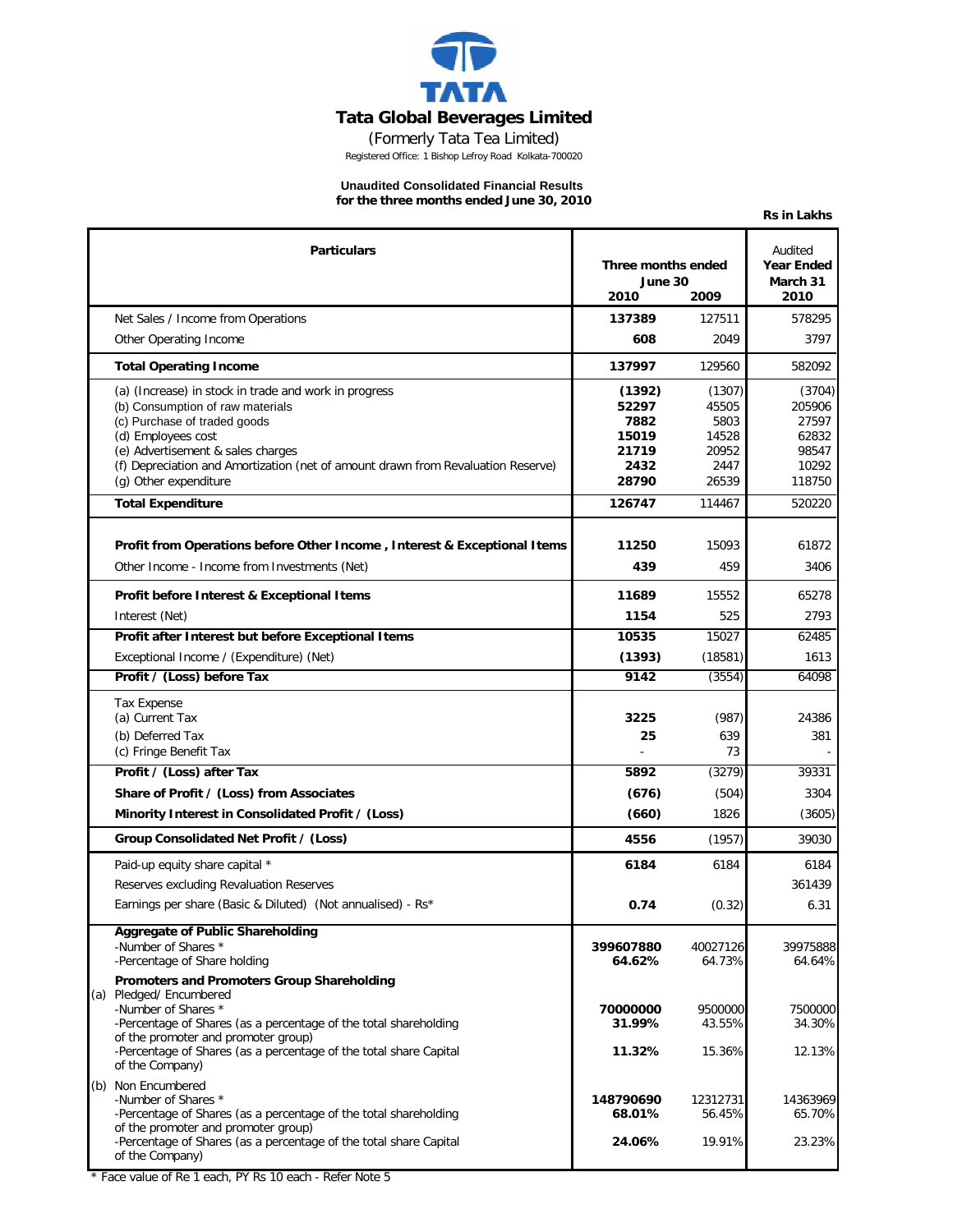### **Notes:**

- 1. The name of the holding Company has changed from Tata Tea Limited to Tata Global Beverages Limited with effect from July 02, 2010. Whilst, there is no change in the line of business, the change in name signals the intent to be truly global and to focus on wider branded beverage agenda.
- 2. Total operating income for the quarter at Rs 1380 crores increased by 7% as compared to the corresponding period of the previous year. This reflects continuing impact of price increases and acquisitions offset by adverse exchange rate movements and impact of phasing of promotional sales in key markets.
- 3. Profit before exceptional items for the quarter at Rs 105 crores (Operating Profit) has been impacted as compared to the corresponding period of the previous year by higher expenditure on growth initiatives, higher commodity costs, and lower interest earnings. Profit before tax is however higher at Rs 91 crores as compared to a loss of Rs 36 crores in the corresponding period of the previous year as there is no adverse translation impact on overseas foreign currency assets.
- 4. Exceptional items for the quarter comprises of expenses relating to restructuring of business (Rs 9 crores) and translation impact on foreign currency hedges in overseas subsidiaries (Rs 5 crores). In the corresponding period of the previous year exceptional items mainly consisted of exchange impact of translating foreign currency assets / currency hedges in overseas subsidiaries (Rs 175 crores), expense relating to restructure of business (Rs 9 crores) and other exceptionals (Rs 2 crores).
- 5. With effect from record date July 2, 2010, the face value of the holding company's shares has been subdivided from Rs 10 per share to Re 1 per share. Earnings per share have been computed based on the revised number of shares. Earnings per share (EPS) (basic and diluted- not annualised) for the quarter ended June 30, 2010 of Rs. 0.74 is higher than Rs (0.32) reported for the corresponding period of the previous year, due to the impact of exceptional items. Net of the impact of exceptional items the EPS (basic and diluted – not annualised) for the current quarter is Rs.0.84 as compared to Rs 1.35 for the corresponding period of the previous year.
- 6. The share of Profit / (loss) in Estate Management Services Limited, Sri Lanka an associate company, have not been included in the results of the quarter, as the same is not yet available. This is, however, estimated not to have a material impact on the results of the Group for the quarter.
- 7. The major part of the Company's business arises from operations outside India and through its subsidiaries. In view of this the company has opted to publish only consolidated results for this quarter as permitted under SEBI guidelines. The standalone results shall be available on the Company's website as well as on the website of the stock exchanges where the Company's shares are listed. The Total Operating Income, Net Profit after Tax and Earnings per share of the Company's standalone financial results are given below:

|                                          |                               | Rs. in Crores |
|------------------------------------------|-------------------------------|---------------|
|                                          | Three months ended<br>June 30 |               |
|                                          | 2010                          | 2009          |
| <b>Total Operating Income</b>            | 454                           | 419           |
| <b>Profit after Tax</b>                  | 36                            | 43            |
| Earnings per Share - Rs (Not Annualised) | 0.58                          | 0.69          |

- 8. Previous period's figures have been regrouped / rearranged, to the extent necessary, to conform to current period's figures.
- 9. The aforementioned results were reviewed by the Audit Committee of the Board on July 28, 2010 and subsequently taken on record by the Board of Directors at its Meeting held on July 29, 2010. The statutory auditors of the company have conducted limited review of these results.